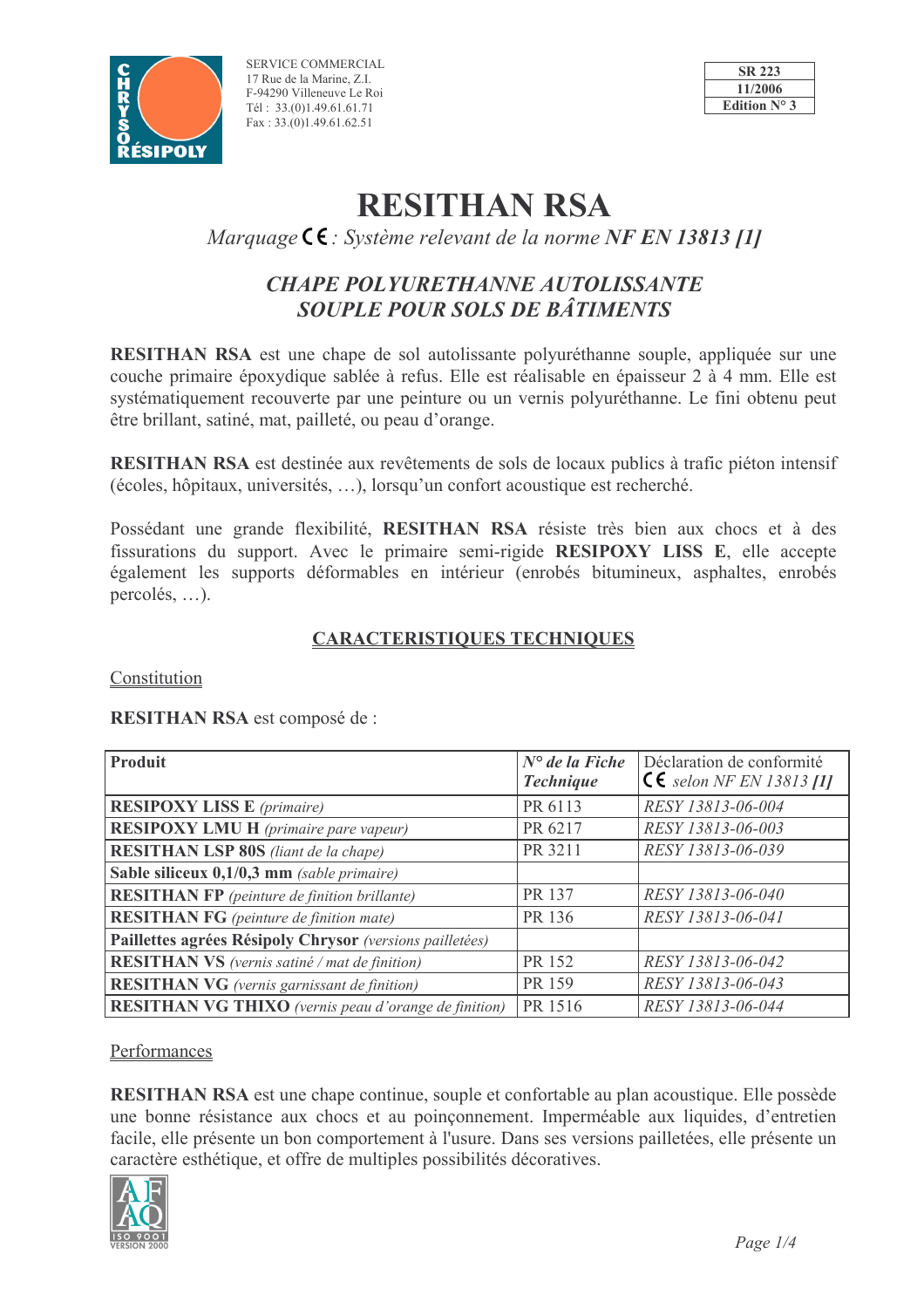

| <b>SR 223</b> |  |  |
|---------------|--|--|
| 11/2006       |  |  |
| Edition N°    |  |  |

#### Caractéristiques générales

| Classification des constituants [NF T 36.005] [2]                        | <b>AFNOR</b>           |   | $I - 6a$    |
|--------------------------------------------------------------------------|------------------------|---|-------------|
| Point éclair de tous les constituants (hors finitions)                   | $\rm ^{\circ}C$        |   | >100        |
| <b>Epaisseur nominale</b>                                                | mm                     |   | $2 \n{a} 4$ |
| Fenêtres de recouvrement * à 50% HR pour les                             | $12 \text{ }^{\circ}C$ | h | $24 - 96$   |
| <b>finitions</b> <i>RESIPOLY CHRYSOR</i> (y compris le RESITHAN LSP 80S) | $23 \text{°C}$         | h | $16 - 72$   |
|                                                                          | $35^{\circ}$ C         |   | $8 - 24$    |

\* Au-delà du temps maximum de recouvrement, un ponçage et/ou un chiffonnage au Résisolv E est nécessaire.

| $\mathbf{A}$               | > 75                                                     |
|----------------------------|----------------------------------------------------------|
|                            | $Cfl - s2$                                               |
|                            | <b>Selon finition</b>                                    |
|                            | Selon nuancier (Nous consulter pour<br>d'autres teintes) |
|                            |                                                          |
|                            |                                                          |
| h                          | 24                                                       |
| $\mathbf h$                | 36                                                       |
|                            | $\mathbf{3}$                                             |
|                            | 6                                                        |
|                            | $\overline{7}$                                           |
|                            |                                                          |
|                            | $>$ AR 0.5                                               |
|                            | $>$ IR 4                                                 |
| Adhérence au béton sec [7] |                                                          |
|                            |                                                          |
|                            | > 3,5                                                    |
|                            | > 2,5                                                    |
|                            | $1 MPa - 72h$                                            |
|                            | Temps de remise en service du RESITHAN LSP 80S           |

#### **DOMAINE D'UTILISATION**

RESITHAN RSA est un système destiné au revêtement des sols décoratifs d'intérieur sur supports en béton, ou à base de bitume. Ses résistances mécaniques et son inertie chimique autorisent son emploi dans les locaux publics les plus circulés (universités, hôpitaux, administrations, locaux sociaux, commerciaux, prisons, hospices, ...).

Esthétique, facile d'entretien, et parfaitement résistant aux rayonnements ultra-violets, RESITHAN RSA est disponible dans de nombreuses finitions unies ou pailletées, dans une grande variété de coloris et de textures de surface (mate, brillante, texturée,...).

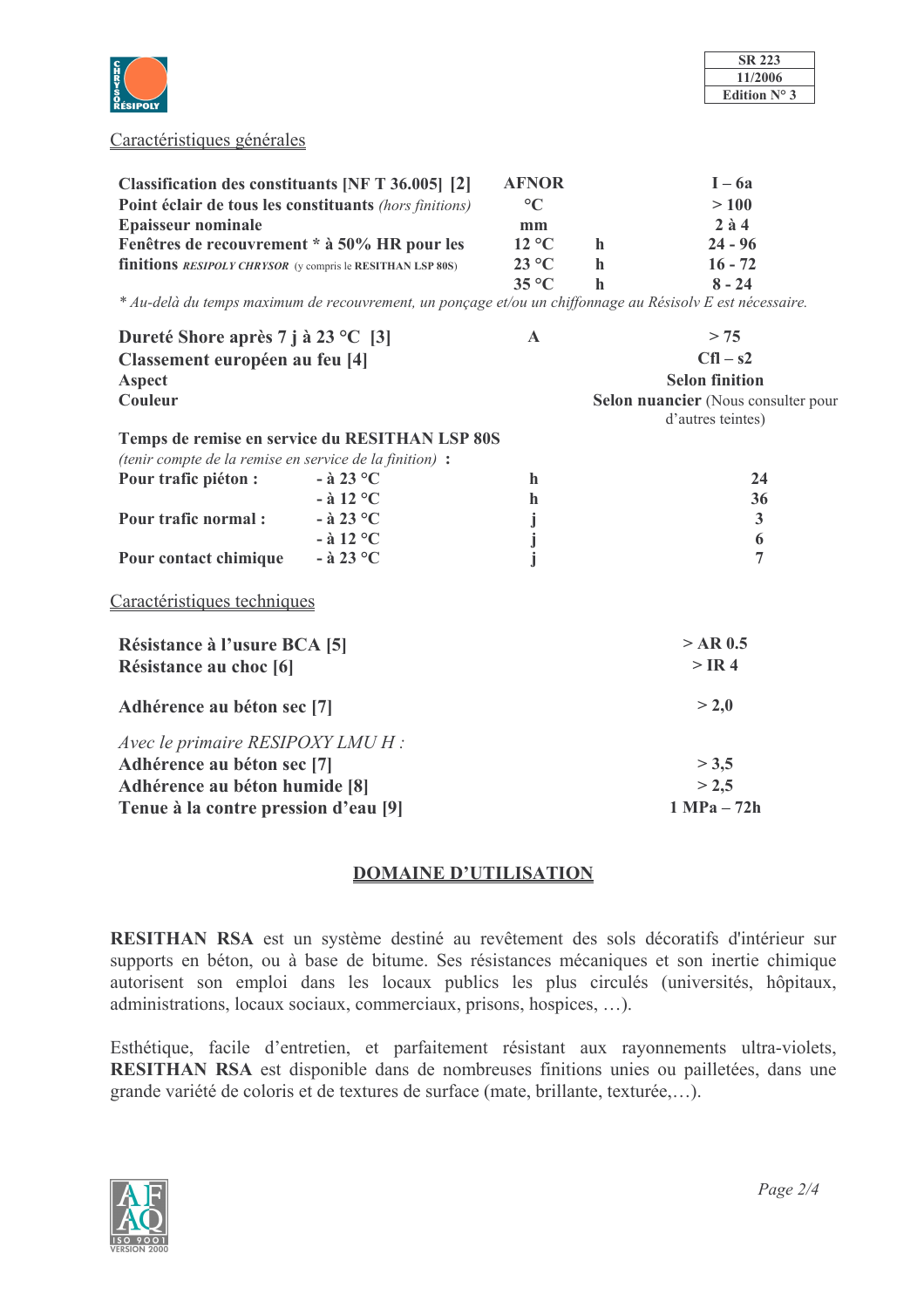

## **APPLICATION**

#### Etat et préparation du support en béton

Le support en béton devra être sec, cohésif (> 1,5 Mpa\* en traction) et propre. Sa teneur en eau n'excédera pas 4,5 % à 4 cm de profondeur ; il sera isolé contre les remontées capillaires (sauf avec le primaire **RESIPOXY LMU H**, où ce dernier joue le rôle de pare vapeur – Voir fiche technique PR 6217). Il subira une préparation adaptée à son état et à sa nature.  $*$  > 1Mpa pour les chapes

L'application sur les anciens carrelages est possible (nous consulter).

#### Etat et préparation des supports souples

 $\triangleright$  Enrobés percolés

Ils devront avoir au moins 28 jours et être grenaillés (primaire RESIPOXY LISS E).

#### $\triangleright$  Enrobés bitumineux

Ils devront avoir au moins 14 jours, être bien compactés, et être dimensionnés pour les charges présentes sur le sol dans la plage de température de service (primaire RESIPOXY LISS E ou RESITHAN GRIP L). Les consommations de primaire dépendent de la hauteur au sable de l'enrobé (nous consulter).

 $\triangleright$  Asphaltes

Ils devront avoir été exécutés depuis au moins 48 heures. La surface de l'asphalte sera sablée à refus à l'exécution, faute de quoi sa surface devra être grenaillée avant l'application du primaire (primaire RESIPOXY LISS E ou RESITHAN GRIP L).

#### Conditions d'application

La température ambiante et celle du support, lors de l'application et la réticulation des différentes couches devront être supérieures à 12°C, l'humidité relative de l'air n'excédant pas 75 %.

#### Méthode d'application

RESITHAN RSA est un procédé coulé sur site. La préparation des mélanges est faite à l'aide de mélangeurs adaptés, à rotation lente. La mise en œuvre est réalisée à l'aide de raclettes et rouleaux débulleurs. Les équipes d'application doivent être spécialisées (consulter RESIPOLY CHRYSOR).

#### Consommations théoriques

Ces consommations s'entendent sur support plan. Elles peuvent varier en fonction de la topographie du support après sa préparation, des conditions climatiques et de la méthode d'application. Elles n'incluent pas les pertes sur chantiers. Les teneurs en charge peuvent être augmentées en haut de fourchette, et devront parfois être diminuées en bas de fourchette selon les conditions d'application.